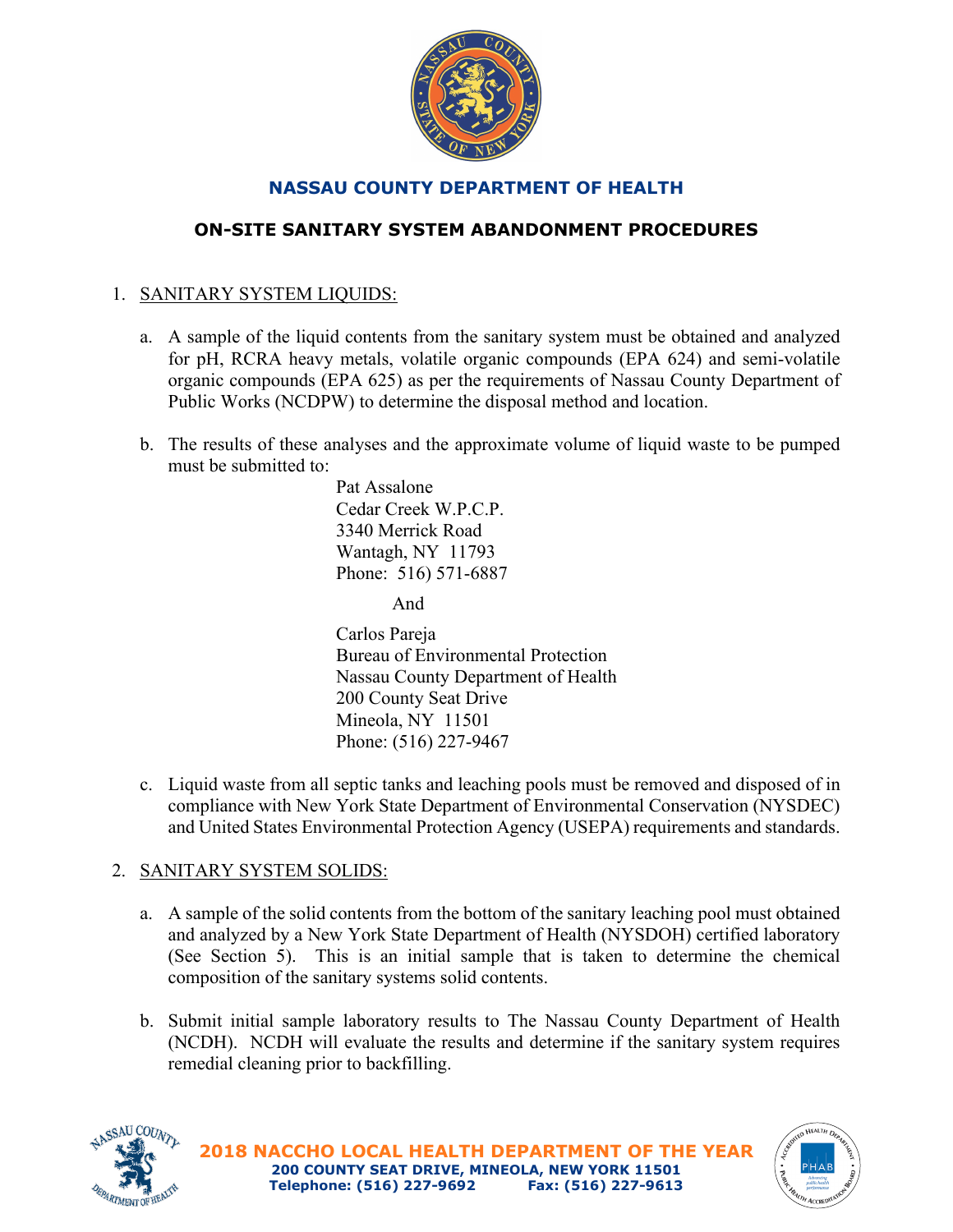- c. If initial sample results indicate that contamination is present in the sanitary system, the following steps must be performed until remediation is complete:
	- i. Prepare a Closure Plan in accordance with the abandonment procedures outlined herein. The plan must include a site diagram, a description of the private sanitary system, initial sediment sampling results and a description of the closure actions to be taken. The plan must be accompanied by a \$160.00 plan review fee made payable the "The Nassau County Department of Health". Remedial field work cannot commence until the plan is reviewed and approved by the NCDH.
	- ii. Remove sludge from septic tank (if tank present). Remove sludge and soils from the sanitary leaching pool until a condition of visibly clean is achieved. It may be necessary to remove the dome in order to effectively clean out the bottom of the leaching pool. Based on visual observations during excavation, it shall be NCDH's discretion whether to require the removal of the leaching pool (concrete rings or blocks) and any additional contaminated material.
	- iii. Test and dispose of the sludge and soils in compliance with NYSDEC and/or USEPA requirements and standards. All waste manifests must be forwarded to NCDH after disposal of sludge and soils are complete.
	- iv. An endpoint soil sample must be obtained and analyzed by a NYSDOH certified laboratory. This sample must be taken to determine the effectiveness of the remedial action. The NCDH also reserves the right to require collection of a groundwater sample in addition to the endpoint soil sample if groundwater is encountered during the soil excavations (see section 5).
	- v. Submit endpoint sample results to NCDH. If the endpoint sample results indicate remaining contamination, NCDH reserves the right to require additional remedial action, monitoring wells and related studies.

## 3. FINAL ABANDONMENT:

All septic tanks and leaching pools must be backfilled with clean, inert material. All metal castings and covers must be removed and disposed of off-site. The septic tank and leaching pools must then be sealed with 5-inch thick pre-cast concrete cover. NCDH approval must be obtained prior to backfilling.

### 4. NASSAU COUNTY NOTIFICATION:

The NCDH must be notified at least five (5) business days in advance of any field activities or sampling so the work can be witnessed by NCDH personnel (516) 227-9692. NCDH reserves the right not to accept any laboratory results from sampling not witnessed by NCDH.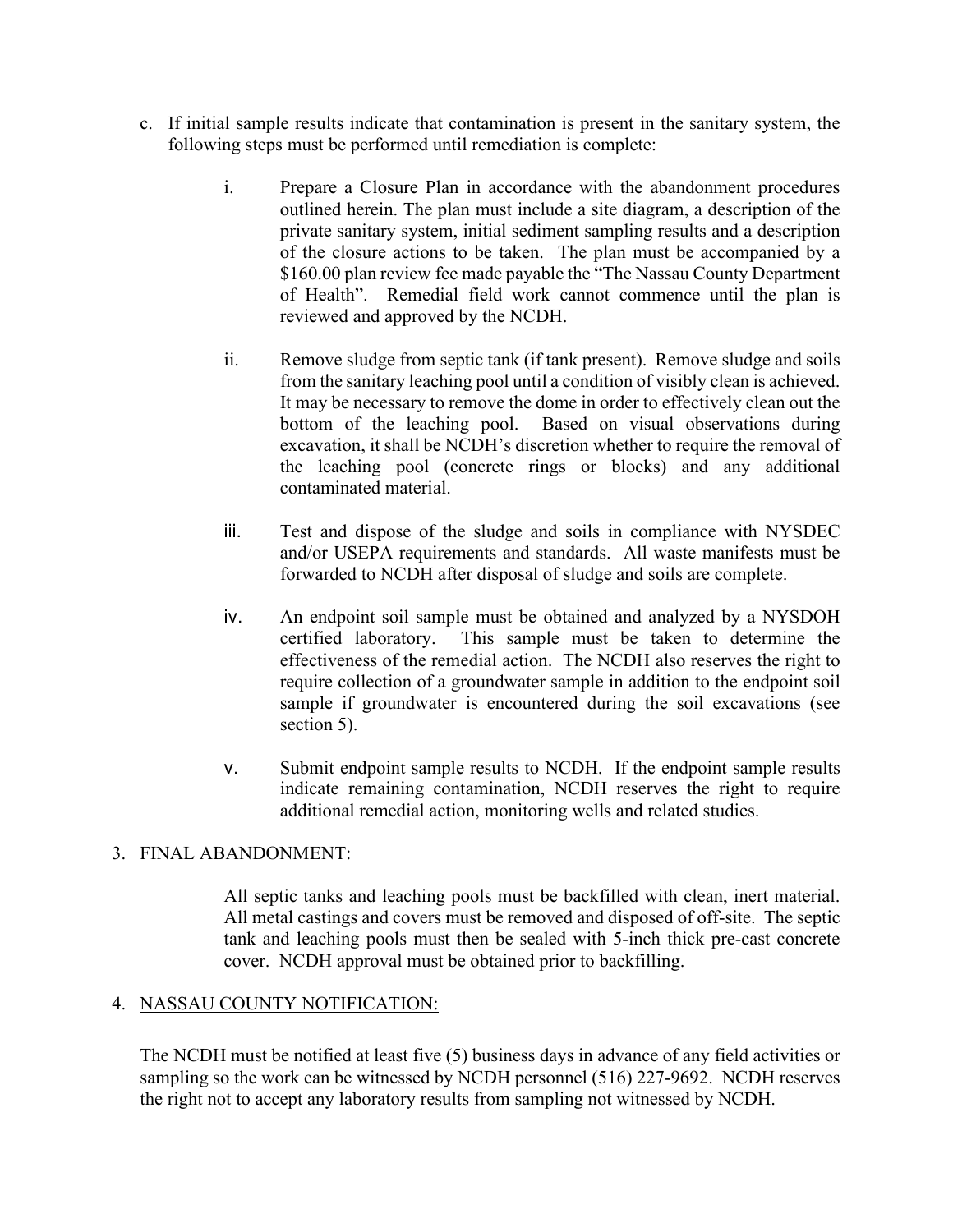### 5. SAMPLING AND LABORATORY ANALYSIS:

- a. NCDH reserves the right to split any or all samples.
- b. Sampling and analysis must be in accordance with USEPA quality assurance and quality control (QA/QC) guidelines. Samplers must be prepared on the day of sampling with proper sampling equipment, sampling containers and supplies for proper decontamination procedures. For reference, we suggest the USEPA guide "Sampling for Hazardous Materials," Part C "Soil and Sediment Sampling Methods."
- c. Sample analysis must be performed by a NYSDOH certified laboratory.
- d. Sample analysis of initial and end point soil/sludge samples must include the following parameters:
	- 1. Total Petroleum Hydrocarbons (USEPA Method 8015)
	- 2. Total Analysis for 8 RCRA Metals (USEPA Method 6010).
	- 3. Volatile Organic Compounds and Semi Volatile Organic Compounds (USEPA Methods 8260 and 8270).
- e. Groundwater samples, when required, must be analyzed for the above parameters in accordance with appropriate USEPA methods.
- f. Copies of the sample analyses must be forwarded to NCDH within 5 working days of receipt by the responsible party.

### 6. REMEDIAL INVESTIGATION:

a. If cleanup of the site to ambient soil and/or groundwater conditions cannot be achieved via excavation, NCDH reserves the right to require an investigation to define the extent of vertical and areal contamination with the goal of implementing an acceptable plan of remediation in a timely manner.

### 7. WASTE STORAGE:

- a. Any liquids stored on site must be placed in properly sealed and labeled Department of Transportation (DOT) approved 55-gallon drums.
- b. Any sludge which is not immediately moved off site must be stored in either properly sealed and labeled DOT approved 55-gallon drums or a sealed roll-off container.
- c. Soil which is stockpiled on site must be placed on and securely covered by a heavy gauge plastic liner. Stockpiled soil must be secured to prevent any handling of material or tampering by unauthorized personnel.
- d. Strict adherence to time limits for storage of industrial and hazardous wastes must be followed.